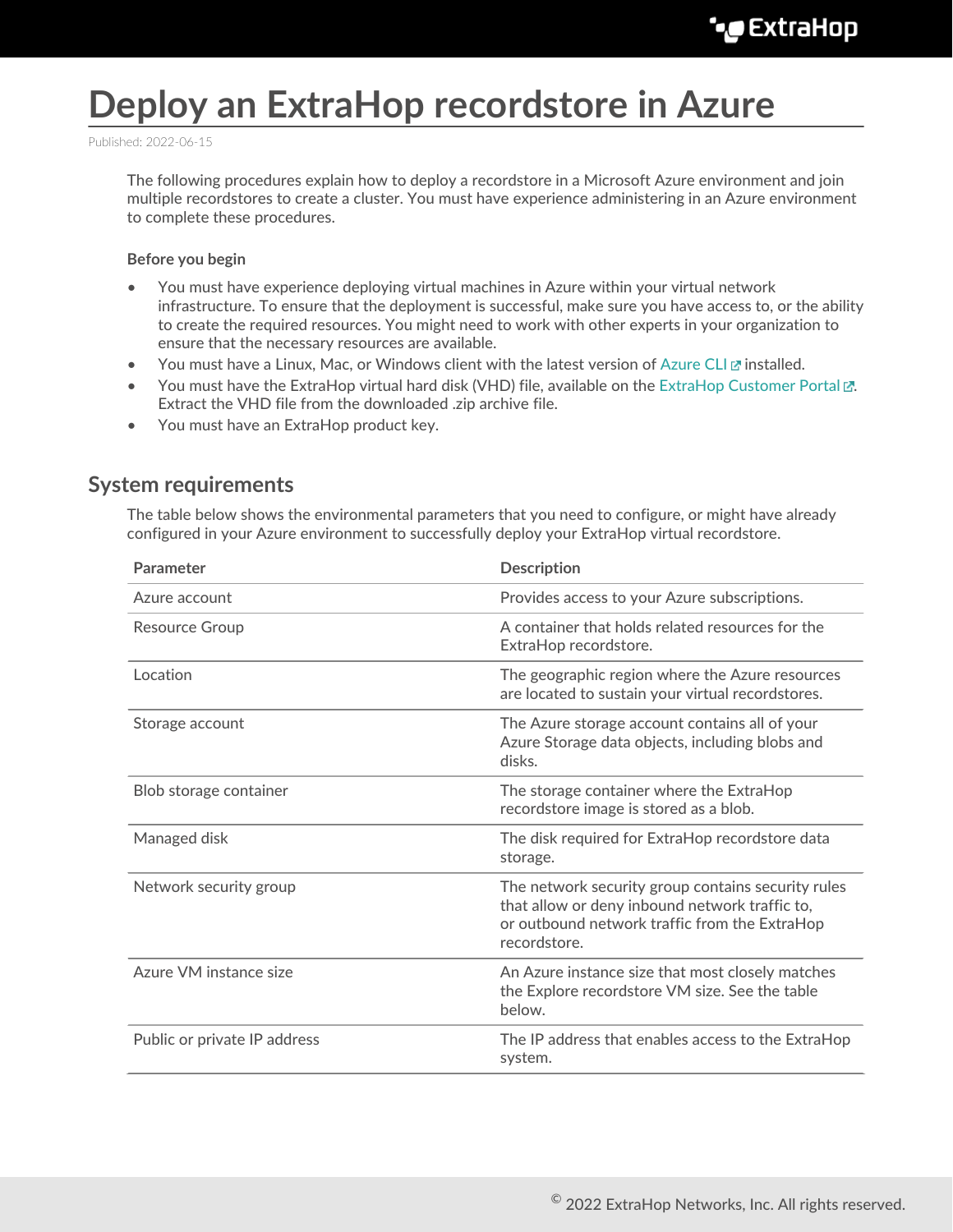**Table 1: Azure datastore and instance sizes**

| <b>vCPUs</b>   | <b>Memory</b> | Datastore disk   | Azure Instance Size |
|----------------|---------------|------------------|---------------------|
| $\overline{4}$ | 8 GB RAM      | 150 GB to 250 GB | Standard F4s v2     |
| -8             | 16 GB RAM     | 150 GB to 500 GB | Standard_F8s_v2     |
| 16             | 32 GB RAM     | 150 GB to 1 TB   | Standard F16s v2    |
| 32             | 64 GB RAM     | 150 GB to 2 TB   | Standard F32s v2    |

### **Deploy the EXA 5100v**

#### **Before you begin**

The procedures below assume that you do not have the required resource group, storage account, storage container, and network security group configured. If you already have these parameters configured, you can proceed to step 5 after you log in to your Azure account.

1. Open a terminal application on your client and log in to your Azure account.

az login

- 2. Open https://aka.ms/devicelogin in a web browser and enter the code to authenticate, and then return to the command-line-interface.
- 3. Create a resource group.

az group create --name <name> --location <location>

For example, create a new resource group in the West US region.

az group create --name exampleRG --location westus

4. Create a storage account.

```
az storage account create --resource-group <resource group name> --name
  <storage account name>
```
For example:

az storage account create --resource-group exampleRG --name examplesa

5. View the storage account key. The value for  $key1$  is required for step 6.

```
az storage account keys list --resource-group <resource group name> --
account-name <storage account name>
```
For example:

```
az storage account keys list --resource-group exampleRG --account-name
 examplesa
```
Output similar to the following appears:

```
\Gamma {
    "keyName": "key1",
    "permissions": "Full",
```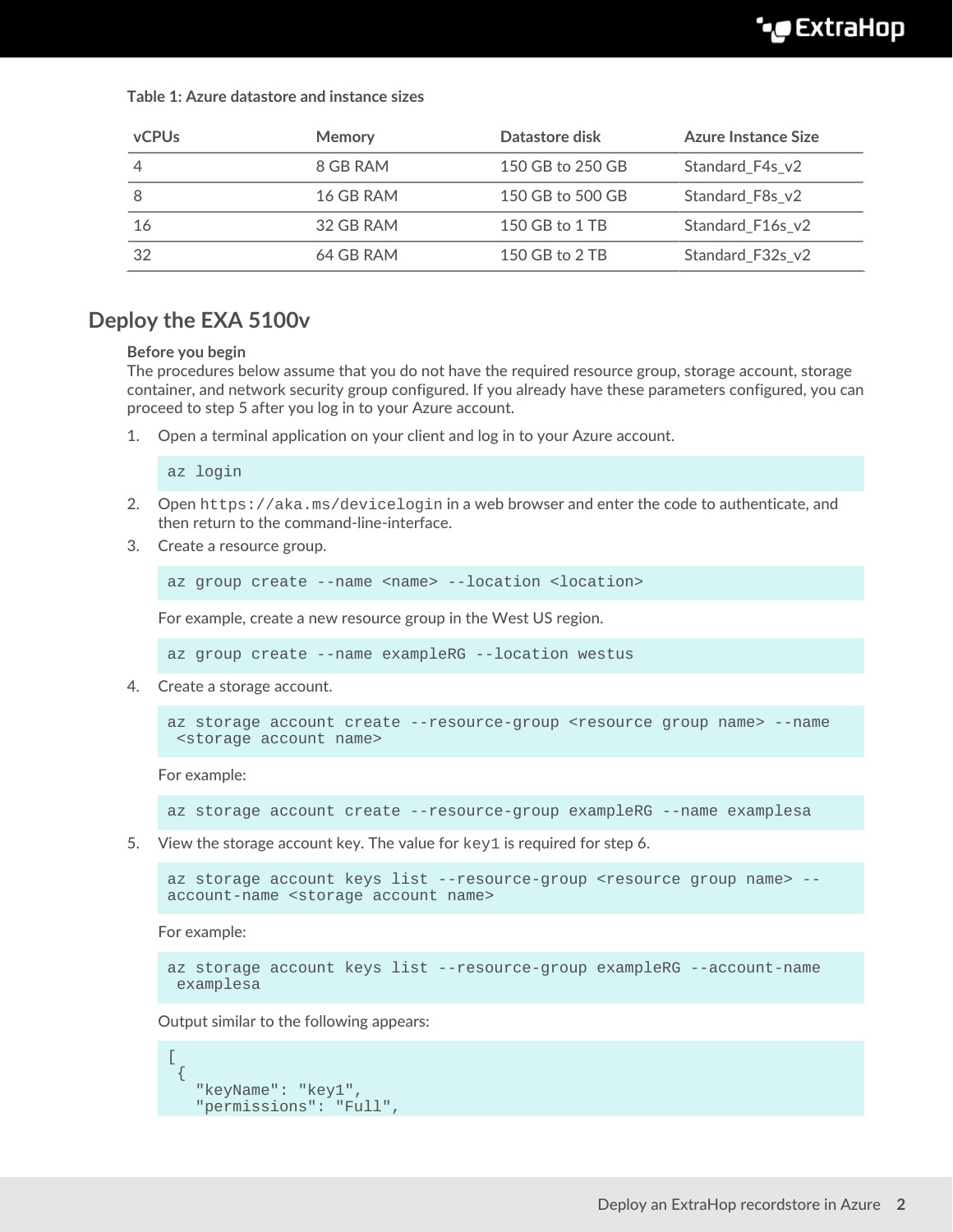# \*e ExtraHop

```
 "value":
  "CORuU8mTcxLxq0bbszhZ4RKTB93CqLpjZdAhCrNJugAorAyvJjhGmBSedjYPmnzXPikSRigd
5T5/YGYBoIzxNg=="
 },
   { "keyName": "key2",
    "permissions": "Full",
    "value": "DOlda4+6U3Cf5TUAng8/GKotfX1HHJuc3yljAlU+aktRAf4/
KwVQUuAUnhdrw2yg5Pba5FpZn6oZYvROncnT8Q=="
  }
]
```
6. Set default Azure storage account environment variables. You can have multiple storage accounts in your Azure subscription. To select one of them to apply to all subsequent storage commands, set these environment variables. If you do not set environment variables you will always have to specify - account-name and --account-key in the commands in the rest of this procedure.

PowerShell

\$Env:AZURE\_STORAGE\_ACCOUNT = <storage account name>

\$Env:AZURE\_STORAGE\_KEY = <key1>

Where *<key1>* is the storage account key value that appears in step 5.

For example:

```
$Env:AZURE_STORAGE_ACCOUNT=examplesa
```
\$Env:AZURE\_STORAGE\_KEY=CORuU8mTcxLxq0bbszhZ4RKTB93CqLpjZdAhCrNJugAor AyvJjhGmBSedjYPmnzXPikSRigd5T5/YGYBoIzxNg==



**Tip:** • Set environment variables in the Windows command interpreter (cmd.exe) with the following syntax:

set <variable name>=<string>

• Set environment variables in the Linux command-line interface with the following syntax:

export <variable name>=<string>

#### 7. Create a storage container.

az storage container create --name <storage container name>

For example:

az storage container create --name examplesc

8. Upload the ExtraHop VHD file to the blob storage.

 az storage blob upload --container-name <container> --type page --name <blob name> --file <path/to/file> --validate-content

For example:

```
az storage blob upload --container-name examplesc --type page
--name extrahop.vhd --file /Users/admin/Downloads/extrahop-exa-5100v-
azure-7.2.0.5000.vhd --validate-content
```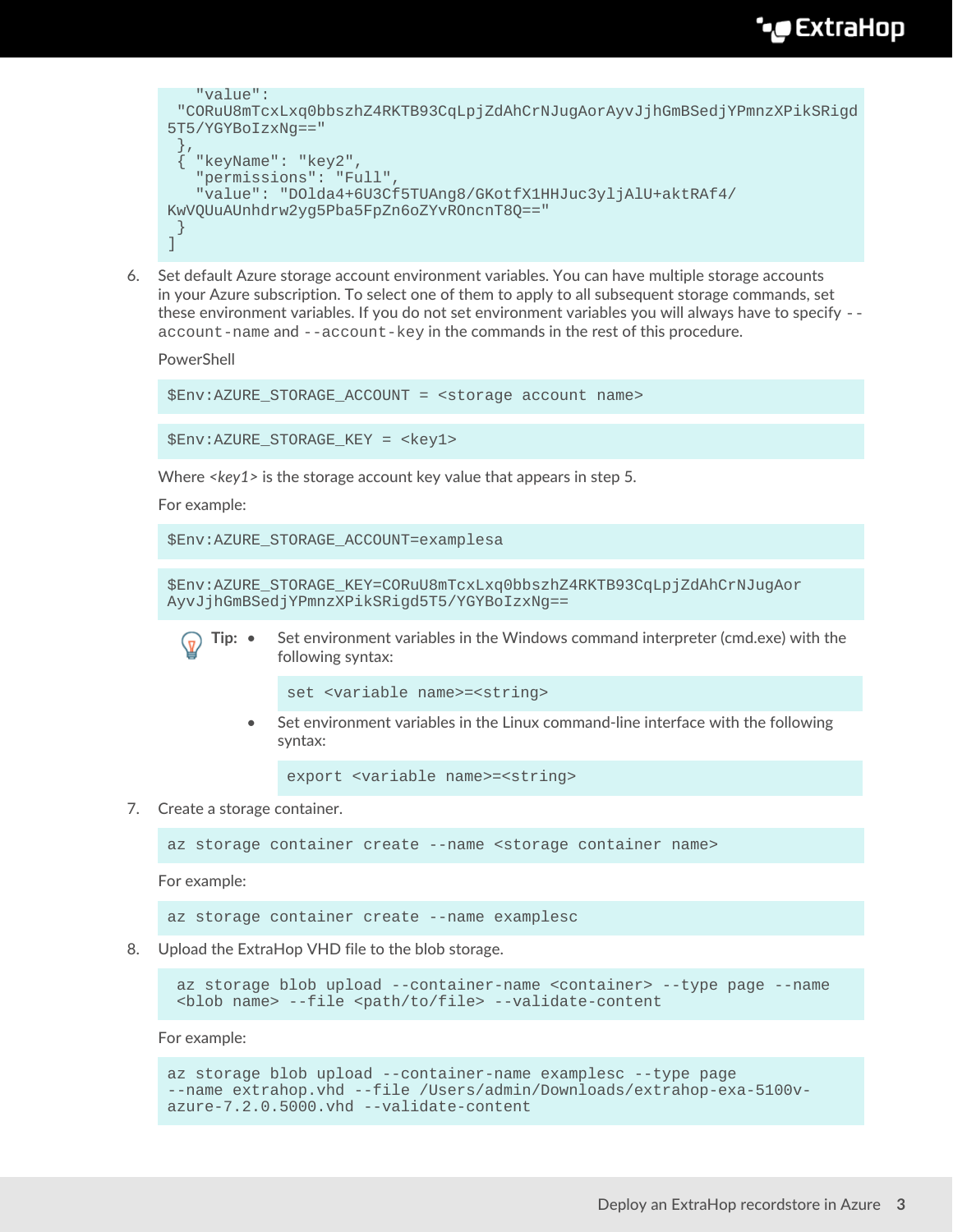## **∙e** ExtraHop

9. Retrieve the blob URI. You need the URI when you create the managed disk in the next step.

```
az storage blob url --container-name <storage container name> --name
  <blob name>
```
For example:

```
az storage blob url --container-name examplesc --name extrahop.vhd
```
Output similar to the following appears:

https://examplesa.blob.core.windows.net/examplesc/extrahop.vhd

10. Create a managed disk, sourcing the ExtraHop VHD file.

```
az disk create --resource-group <resource group name> --location <Azure
 region> 
--name <disk name> --sku Premium_LRS --source <blob uri> --size-gb <size
 gb>
```
Where storage SKU specifies the type of disk and desired replication pattern. For example, Premium\_LRS, StandardSSD\_LRS, or Standard\_LRS.

For example:

```
az disk create --resource-group exampleRG --location westus 
--name exampleDisk --sku Standard_LRS --source https://
examplesa.blob.core.windows.net/examplesc/extrahop.vhd 
--size-gb 200
```
11. Create the VM and attach the managed disk. This command creates the recordstore VM with a default network security group and private IP address.

```
az vm create --resource-group <resource group name> --public-ip-address
^{\rm m} "
--location <Azure region> --name <vm name> --os-type linux --attach-os-
disk <disk name> 
--size <azure machine size>
```
For example:

```
az vm create --resource-group exampleRG --public-ip-address "" --location
 westus --name exampleVM --os-type linux 
--attach-os-disk exampleDisk --size Standard_F4s_v2
```
12. Log in to the Azure portal through <https://portal.azure.com> $\mathbb Z$  and configure the networking rules for the appliance. The network security group must have the following rules configured:

#### **Table 2: Inbound Port Rules**

| Name         | Port | Protocol   |
|--------------|------|------------|
| <b>EXA</b>   | 9443 | <b>TCP</b> |
| <b>HTTPS</b> | 443  | <b>TCP</b> |
| SSH          | 22   | <b>TCP</b> |